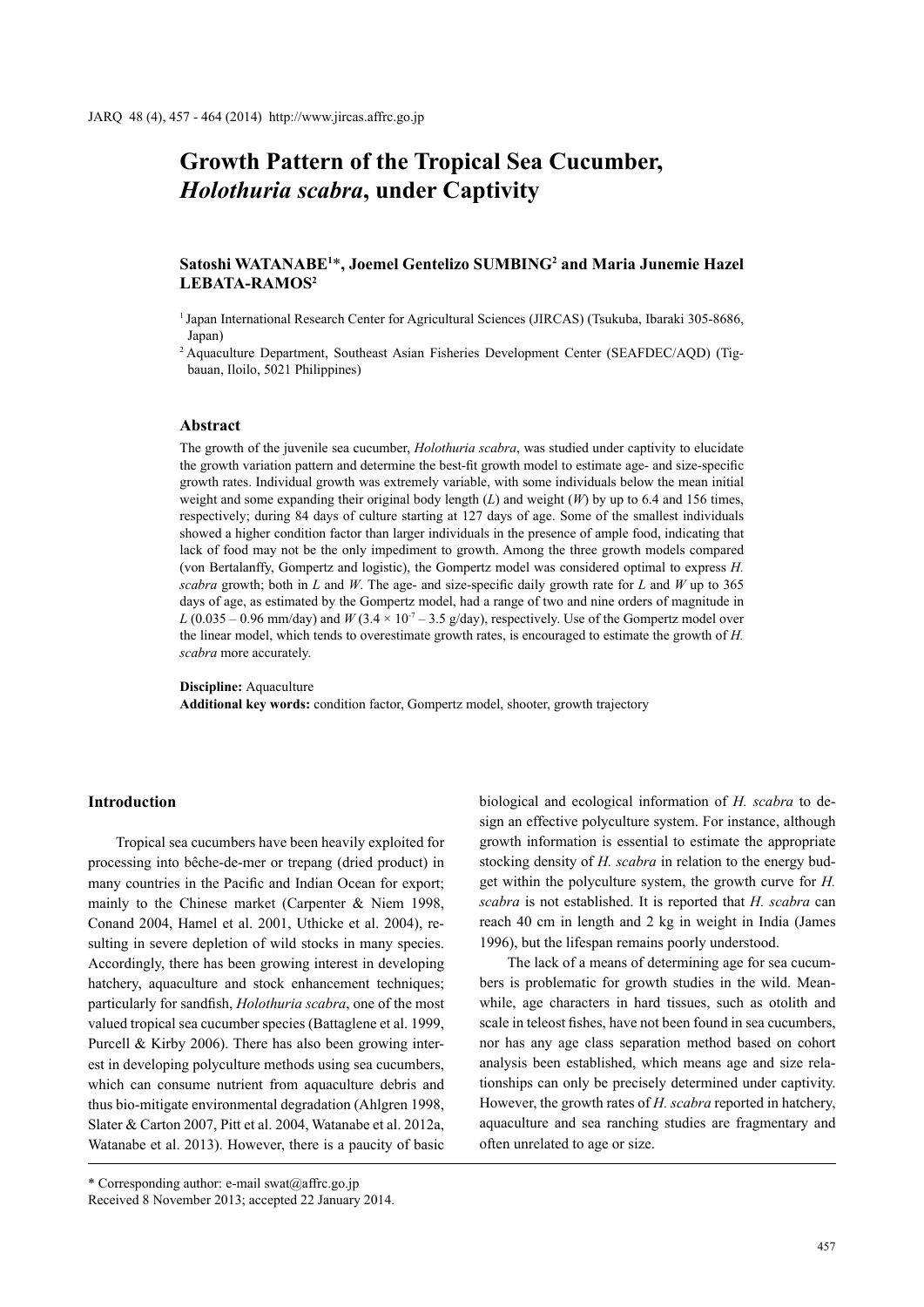S. Watanabe et al.

To date, most growth data reported on *H. scabra* have been limited to the mean growth rate of a certain culture period with a certain initial size or age (Battaglene et al. 1999, Hamel et al. 2001, Agudo 2006, Duy 2010). The lack of growth trajectory information also makes it difficult to compare growth rates obtained in different studies dealing with different size ranges. One of a few – or the only – set of studies estimating the size-specific growth rate of *H. scabra* from long-term growth monitoring by Purcell & Kirby (2006) is based on the modified von Bertalanffy growth model (McNamara & Johnson 1995). Although the von Bertalanffy growth model is one of the most commonly used for fisheries science, its applicability to *H. scabra* remains unconfirmed.

The present study aimed to examine the growth pattern of juvenile *H. scabra* under captivity and determine the best-fit growth model to estimate age- and size-specific daily growth rates.

## **Materials and Methods**

# **1. Culture and size measurements of juvenile** *Holothuria scabra*

Juvenile *Holothuria scabra* produced at the sea cucumber hatchery of the Aquaculture Department, the Southeast Asian Fisheries Development Center (SEAFDEC/AQD) in the Philippines were cultured in a tank with sand substrate (beach sand sieved with a 1 mm mesh) and aeration. The experimental *H. scabra* were born on the same day via group spawning of broodstock, with settlement at 14 days of age. As many similarly sized individuals as possible were collected at 127 days of age (n=150) to start the rearing, since younger *H. scabra* sometimes have very high mortality. The culture tank (1.5 t, made of fiberglass with a bottom area of  $1 \text{ m}^2$  and water depth of  $30 \text{ cm}$ ) was placed in an outdoor experimental area with roofing at SEAFDEC/AQD and neither temperature or light controlled. The water temperature, salinity, dissolved oxygen (DO) and pH were monitored daily. Eighty percent of the tank water (10- and 1 μm-filtered, UV-sterilized) was changed every 2 days in the morning, and *H. scabra* were fed with ample benthic diatom, *Navicula ramossisima* cultured at SEAFDEC/AQD (7L, approximate density  $6.2 \times 10^5$  cells/mL) supplemented with ample ground commercial shrimp feed (Tateh feed, Philippines, 1 g, starting after 1 month of culture) on the same day in the evening.

Body size measurements were conducted at the beginning of the culture and every 2 weeks for every *H. scabra*, during which mortality was also recorded. *H. scabra* were anesthetized with 2% menthol-ethanol solution (Watanabe et al. 2012b) and blotted dry with paper towels before measuring body length (*L*) and breadth (*B*) to the nearest 0.01 mm with a digital caliper and body weight (*W*) to the nearest 0.01 g with a microbalance. After each measurement, the tank was washed and the sand replaced with washed sand to remove naturally occurring insect larvae.

#### **2. Growth and condition factor analyses**

The mean growth rates (*MG*) in *L* (mm/day) and *W* (mg/ day) were obtained as  $MG = \frac{L_t - L_0}{t}$ , where  $L_t$  is the size at sampling on culture day  $(t)$  and  $L<sub>o</sub>$  is the mean initial size (same for  $W$ ). The condition factor  $(K, i.e.$  plumpness) was obtained as  $K = \frac{W}{V} (g/mm^3 \times 10^4)$ , where *V* is body volume:

 $V = \frac{4}{3}\pi \left(\frac{L}{2}\right) \left(\frac{B}{2}\right)^2$ , assuming a spheroid body shape.

The mean size at age was fitted to three growth models commonly used for fisheries science:

1) von Bertalanffy growth model:  $L_t = L_{\infty} (1 - e^{-k(t - t_0)})$ and  $W_t = W_{\infty} (1 - e^{-K(t - t_0)})^{2.8}$ 

2) Gompertz growth model:  $L_t = L_{\infty}e^{-c_e-\kappa t}$  (same for *W*)

3) Logistic growth model:  $L = \frac{L\infty}{1 + e^{-b(1-c)}}$  (same for *W*), where  $k$ ,  $t_0$ ,  $b$ ,  $C$  and  $c$  are model parameters determined by the least squares method using the Microsoft Excel solver function. An exponent of 2.8 was employed for the von Bertalanffy model instead of the usual 3; based on the relationship obtained for *L* and *W* in this study (see results). For settlement size (not measured in this study), average sizes reported at SEAFDEC/AQD sea cucumber hatchery (14 days of age, 0.8 mm, 0.16 mg) were used. For the default values of asymptotes (i.e.  $L_{\infty}$  and  $W_{\infty}$ ) for Excel solver calculations, the largest *L* and *W* reported from India (400 mm and 2000 g, James 1996) were employed. The growth models were fitted to total *H. scabra*, high-growth class (i.e. 50% fastest growing individuals for *L* and *W*) and low-growth class (50% slowest growing).

The fit of the growth models was determined from  $r^2$ (coefficient of determination), AIC (Akaike's information criterion), as well as comparing the model predicted sizes at 365 days of age obtained in this study with the previously reported values (191, 205 and 243 mm; 150, 182 and 292 g; Agudo 2006, Purcell & Simutoga 2008, Hamel et al. 2001). The *L* and *W* relationships obtained in this study were used to estimate *W* from *L* and vice versa for those data with only *W* or *L*.

The age- and size-specific daily growth rates (*DG*) were calculated from the estimated size at age (*t*, day) from the best-fitted model from above:  $DG = L_t - L_{t-1}$ , and plotted against age, *L* and *W* up to 365 days of age. For correlation analyses, p values less than 0.01 were considered statistically significant.

## **Results**

## **1. Mortality, culturing density and mean growth rate**

Rearing water conditions were relatively stable throughout the culture period with water temperature ranging from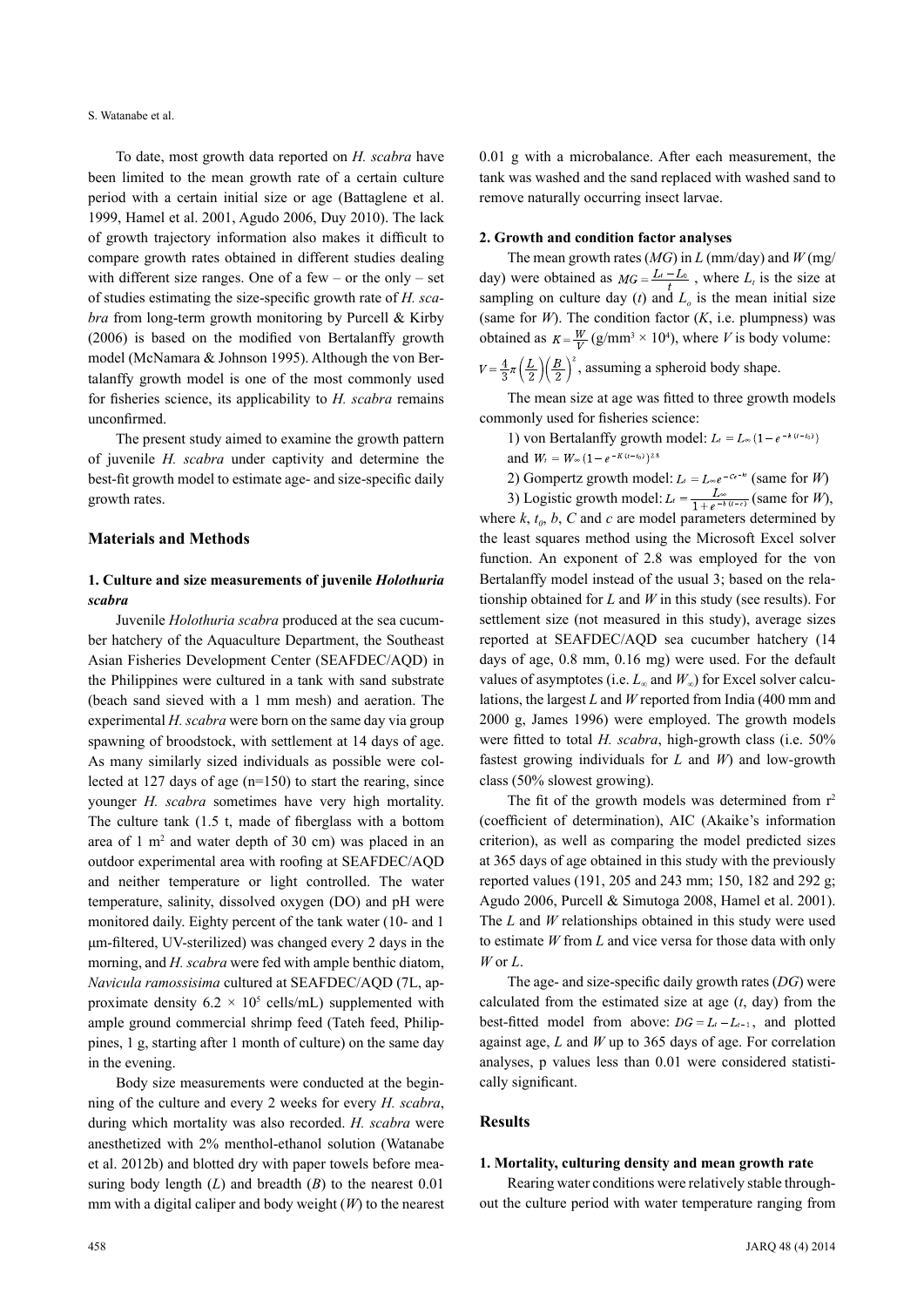

**Fig. 1. Cumulative mortality (A) and culturing density (B) of** *H. scabra* **cultured under captivity**



**Fig. 2. The mean growth rates of** *H. scabra* **in body length (A) and weight (B), and relationship between culturing density and growth rate in body length (C) and weight (D)**

Error bars indicate standard deviation.

24.0 – 27.2°C (with mean of  $26.3 \pm 0.81$ °C,  $\pm$  SD), salinity (PSU) ranging from  $34.0 - 35.1$  ( $35.0 \pm 0.31$ ), DO ranging from  $3.6 - 6.6$  mg/L  $(4.6 \pm 0.62$  mg/L) and pH ranging from  $7.2 - 7.6$  (7.4  $\pm$  0.097).

The mortality of juvenile *H. scabra* was observed to begin on the 42nd day of culture (DOC, 0.7% mortality, 169 days of age) and gradually rose until the cumulative mortality had reached 22.0% on DOC 99 (226 days of age), whereupon the data collection was terminated (Fig. 1A). The causes of mortality were not evident; no disease symptoms, such as skin lesions due to stress and handling (Agudo 2006), were observed. The culturing density (biomass / area) of *H. scabra* increased exponentially over time from the stocking  $(33.4 \text{ g/m}^2)$  until DOC 84 (949.5 g/m<sup>2</sup>) due to the increase in *W* (Fig. 1B). However, on DOC 99, a decrease in density was seen (915.2  $g/m^2$ ) due to increased cumulative mortality,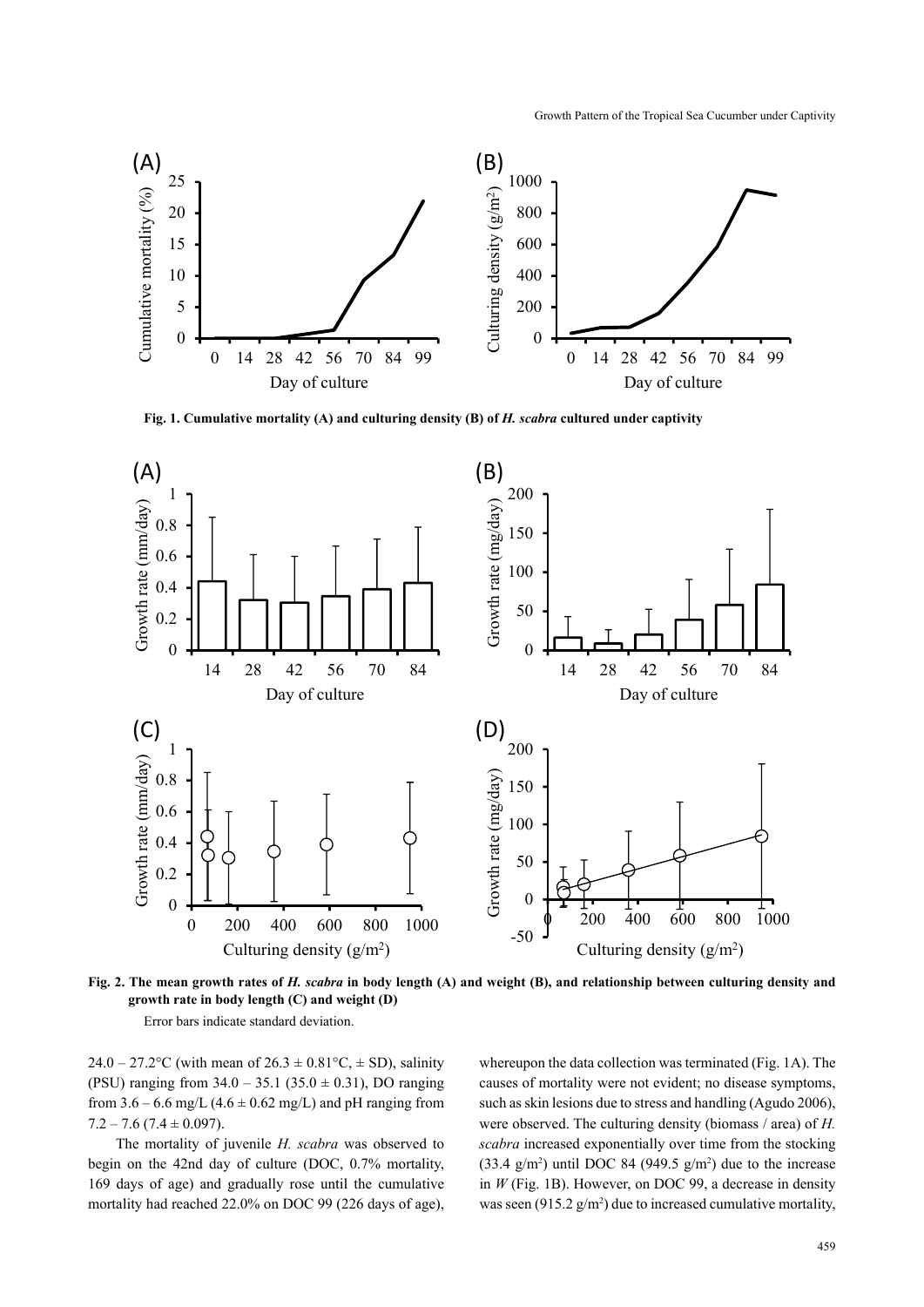S. Watanabe et al.

which is the reason data up until DOC 84 (211 days of age) were used to analyze the growth pattern.

The relationship between *L* (mm) and *W* (g) on DOC 84 effectively fitted the power function:  $W = 7.4 \times 10^{-5} \times L^{2.8}$  $(r^2=0.99, n=127, p<0.0001)$ .

The mean growth rate (*MG*) from the first day (15.3  $\pm$  3.16 mm; 0.22  $\pm$  0.11 g) to the respective day of culture in *L* ranged from  $0.30 \pm 0.30$  mm/day to  $0.44 \pm 0.41$  mm/ day (Fig. 2A). *MG* in *W* decreased from  $16.6 \pm 26.7$  mg/day (DOC 14) to  $9.13 \pm 17.5$  mg/day (DOC 28) and gradually increased thereafter to  $84.3 \pm 0.84$  mg/day (Fig. 2B). There was a significant positive correlation between *MG* in *W* and culturing density (Fig. 2D,  $r^2=0.99$ ,  $n=6$ ,  $p<0.001$ , *Density* =  $0.082 \times W + 7.9$  but not between *MG* in *L* and the density (Fig. 2C,  $r^2=0.22$ ,  $n=6$ ,  $p=0.35$ ).

#### **2. Growth variation and condition factor**

The growth of individual juvenile *H. scabra* varied considerably. Although ample feed was provided, considerable fractions of *H. scabra* had smaller *L* (18.5%) and *W* (23.1%) than the initial mean values on DOC 84, while the frequency distribution pattern of *L* on DOC 84 had bimodal distribution, divided around 28 mm (Fig. 3A). The frequency distribution of *W* was not clearly bimodal and heavily skewed to the lower end  $(\leq 2.3 \text{ g}, \text{Fig. 3B})$ , while on DOC 84, 86.9% of *H. scabra* had a higher condition factor (*K*) than the initial value  $(8.0 \pm 1.7 \text{ g/mm}^3 \times 10^4)$ , while some smaller individuals, typically those less than around 20 mm, had higher *K* values than larger ones, despite stunted growth (Fig. 3C).

## **3. Growth model fitting**

Among the three growth models compared in this study, while  $r^2$  was significant for all three for both *L* and *W* in all growth classes ( $p<0.01$ ), the Gompertz model showed the smallest AIC value (i.e. indicating best fit), except for *W* in the low-growth class where the Gompertz and logistic model had the same AIC (Table 1). AIC for the von Bertalanffy model constantly had larger values than the other two models, particularly for *L*. The data fit to the Gompertz and logistic models were mutually comparable with minimal AIC difference. However, comparison of previously reported *L* and *W* for *H. scabra* at 365 days of age ( $\bigcirc$  in Fig. 4) with extrapolated values from the models indicated that the logistic model tended to greatly overestimate *W* (Fig. 4 lower). The Von Bertalanffy model predicted *W* at 365 days of age effectively for the high-growth class but underestimated the same for total class. Meanwhile, both the Gompertz and logistic models predicted *L* at 365 days of age effectively for total and high-growth classes, but the von Bertalanffy model greatly underestimated *L* (Fig. 4 upper), while the low-growth class predicted a smaller *L* and *W* than previously reported values, except for overestimation of *W* by the logistic model.





Dashed lines indicate the mean body length, weight and condition factor (K) at the beginning of culture (127 days of age).

The Gompertz model was thus employed to derive age- and size-specific daily growth rates (*DG*) for up to 365 days of age (Fig. 5). Gompertz models for total growth class:  $L_t = 545.6 e^{-6.57e^{-0.0048t}}$ ,  $W_t = 1961.4 e^{-22.5e^{-0.0066t}}$ 

*DG* ranges and *MG* estimated for three growth classes are summarized in Table 2. Due to the non-linear growth pattern, *DGs* in *L* for the total *H. scabra* covered two orders of magnitude (0.035 – 0.96 mm/day), while *DGs* in *W* covered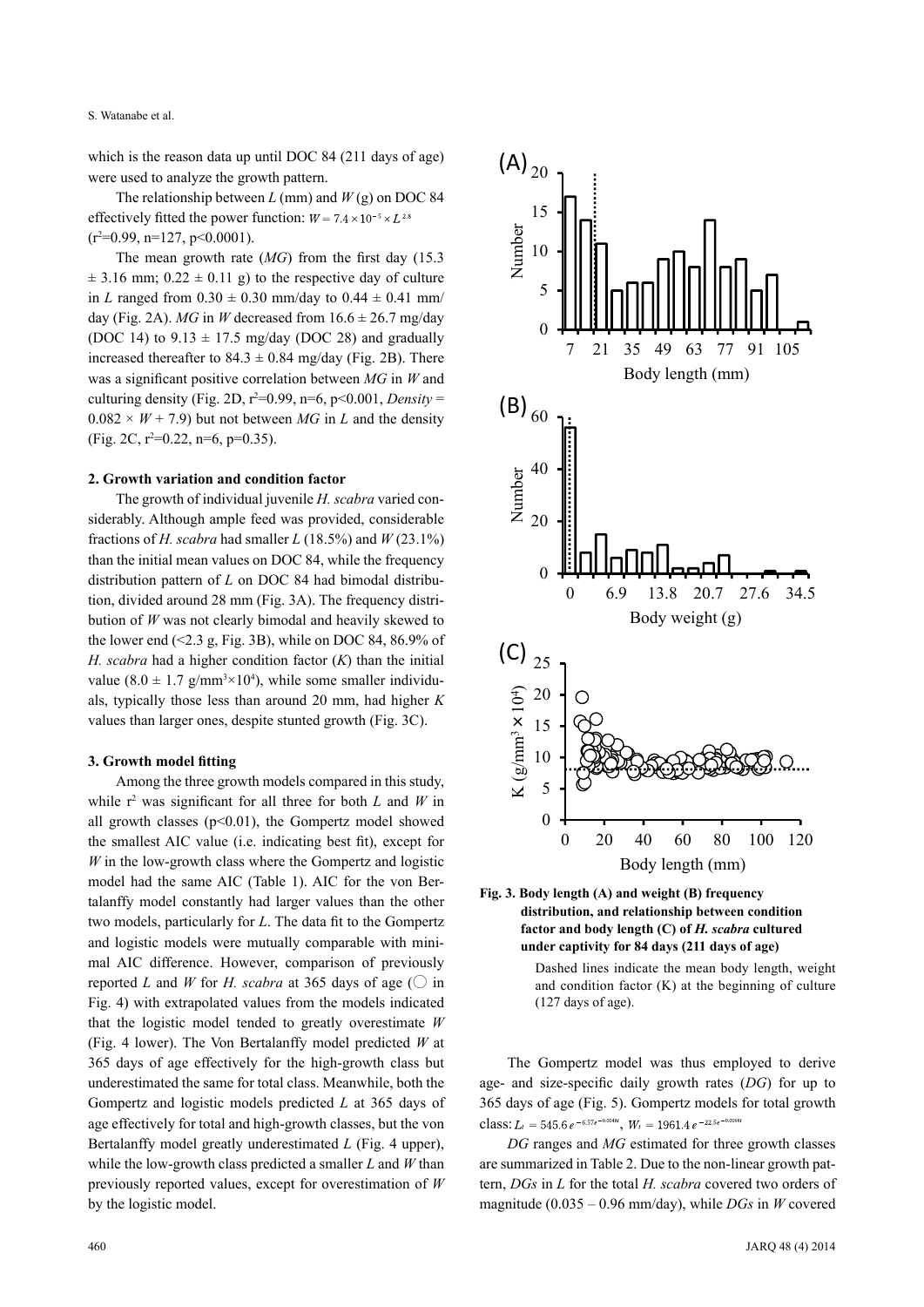Growth Pattern of the Tropical Sea Cucumber under Captivity



**Fig. 4. Body length and weight growth trajectories estimated for cultured** *H. scabra*

B, G and L indicate the von Bertalanffy, Gompertz and logistic growth models, respectively. Dashed lines are extrapolated estimations from 212 to 365 days of age. ○'s are the body weight reported for 1-year-old *H. scabra* and body length estimated from the body weight by the equation obtained in this study. Data fitting was performed on total, high-growth class (upper 50%) and low-growth class (lower 50%).



**Fig. 5. Age-specific (A and B) and size-specific (C and D) daily growth rate of cultured** *H. scabra* **estimated by the Gompertz growth model**

Dashed lines are extrapolated estimations from 212 to 365 days of age.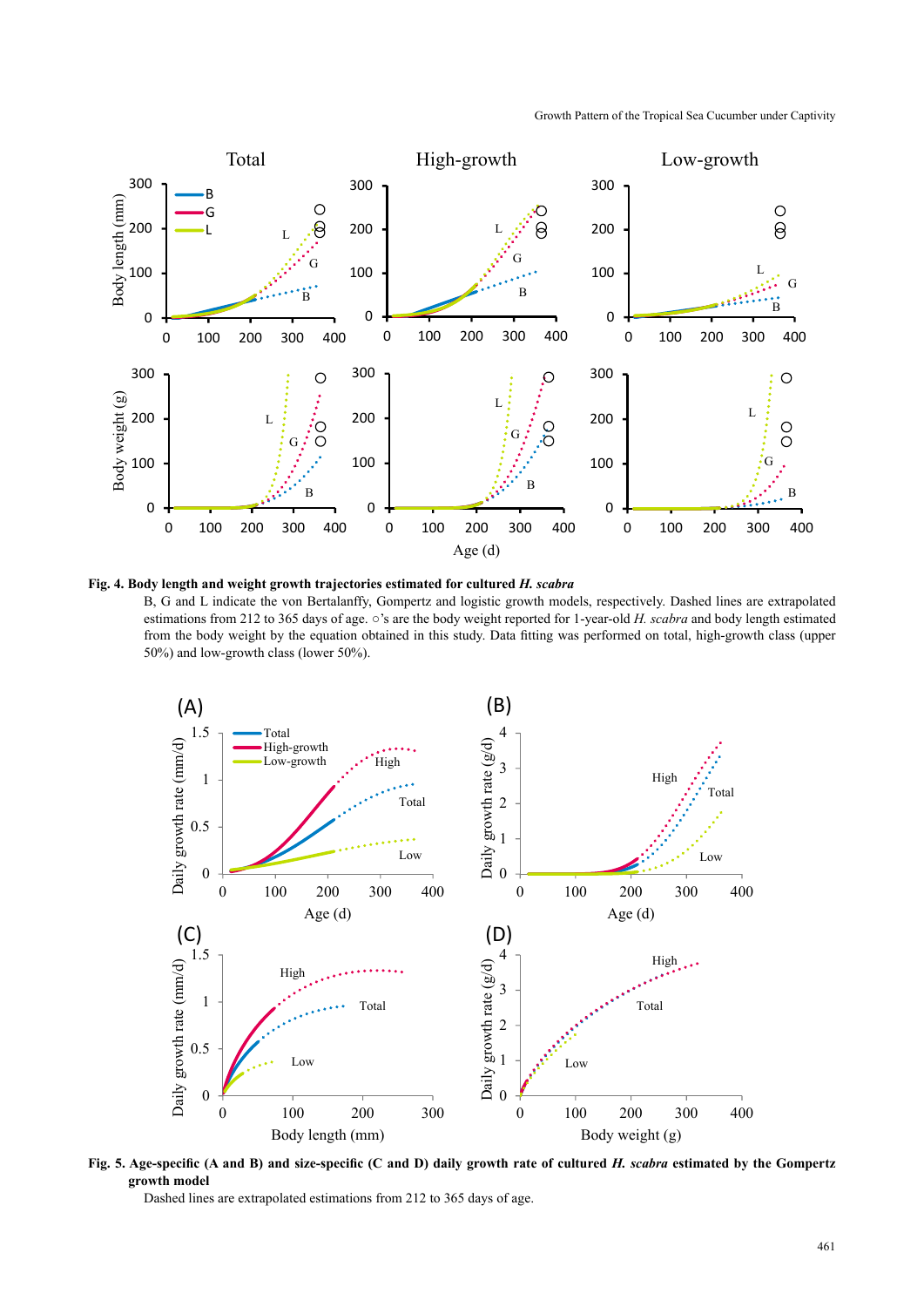|       |             |   | von Bertalanffy      | Gompertz             | Logistic             |
|-------|-------------|---|----------------------|----------------------|----------------------|
| AIC   | Total       | L | 122.6                | 26.7                 | 27.7                 |
|       |             | W | 81.3                 | 10.5                 | 14.3                 |
|       | High-growth | L | 131.0                | 26.5                 | 27.2                 |
|       |             | W | 82.5                 | 11.7                 | 17.4                 |
|       | Low-growth  | L | 106.6                | 32.6                 | 34.1                 |
|       |             | W | 80.6                 | 10.3                 | 10.3                 |
| $r^2$ | Total       | L | 0.85                 | 0.99                 | 0.99                 |
|       |             | W | 1.00                 | 1.00                 | 0.98                 |
|       | High-growth | L | 0.81                 | 1.00                 | 1.00                 |
|       |             | W | 1.00                 | 1.00                 | 0.99                 |
|       | Low-growth  | L | 0.93                 | 0.96                 | 0.95                 |
|       |             | W | 0.94                 | 0.97                 | 0.98                 |
| p     | Total       | L | $1.0\times10^{-3}$   | $4.0\times10^{-8}$   | $6.2 \times 10^{-8}$ |
|       |             | W | $3.9\times10^{-8}$   | $2.2 \times 10^{-9}$ | $2.3 \times 10^{-6}$ |
|       | High-growth | L | $2.3\times10^{-3}$   | $3.5 \times 10^{-9}$ | $4.8 \times 10^{-9}$ |
|       |             | W | $1.2 \times 10^{-8}$ | $3.3\times10^{-9}$   | $9.5 \times 10^{-7}$ |
|       | Low-growth  | L | $9.3 \times 10^{-5}$ | $1.9\times10^{-5}$   | $3.5 \times 10^{-5}$ |
|       |             | W | $5.4 \times 10^{-5}$ | $9.2\times10^{-6}$   | $3.9\times10^{-6}$   |

**Table 1. Fitting of** *H. scabra* **growth data from 127 to 211 days of age under captivity to three growth models**

Data fitting was performed on total *H. scabra*, high-growth class (upper 50%) and low-growth class (lower 50%). AIC: Akaike's information criterion (i.e. smaller AIC indicates better data fitting),  $r^2$ : coefficient of determination, p: p-value for  $r^2$ . *L* and *W* denote body length and body weight, respectively.

**Table 2. Daily and mean growth rate of** *H. scabra* **from settlement at 14 to 365 days of age estimated by the Gompertz growth model**

|             | Body length growth (mm/day) |                  | Body weight growth $(g/day)$ |                  |
|-------------|-----------------------------|------------------|------------------------------|------------------|
|             | Daily growth rate           | Mean growth rate | Daily growth rate            | Mean growth rate |
| Total       | $0.035 - 0.96$              | 0.50             | $3.4 \times 10^{-7} - 3.5$   | 0.74             |
| High-growth | $0.025 - 1.30$              | 0.74             | $4.5 \times 10^{-7} - 3.8$   | 0.93             |
| Low-growth  | $0.044 - 0.37$              | 0.21             | $6.7\times10^{-8}$ - 1.8     | 0.30             |

nine orders of magnitude  $(3.4 \times 10^{-7} - 3.5 \text{ g/day})$  depending on the size and age.

#### **Discussion**

This study attempted to examine the growth pattern of juvenile *Holothuria scabra* cultured under captivity and determine a suitable growth model to provide a basis for hatchery, aquaculture and fishery management.

Causes of the mortality of *H. scabra* at higher culture density were not identified in this study. Battaglene et al. (1999) observed higher mortality and slower growth at high culture density in juvenile *H. scabra*, and suggested that food availability may be the limiting factor. Similarly, Slater & Carton (2007) reported that the growth of *Australostichopus mollis* was density-dependent and constrained by food limitation. However, since ample feed was supplied to *H. scabra* in this study, density effects other than food availability may have caused mortality and reduced growth at high density.

Battaglene et al. (1999) observed slow growth at a culture density exceeding  $225$  g/m<sup>2</sup>, but the mean growth rate continued to increase above  $940 \text{ g/m}^2$  in this study (Fig. 1), possibly due to the presence of ample food. However, the individual growth of *H. scabra* varied significantly, with some individuals below the mean initial weight and some showing up to 6.4- and 156-fold increases in body length (*L*) and weight (*W*), respectively (Fig. 3). Some of the smallest individuals showed a higher condition factor (i.e. plumper) than larger individuals on DOC 84, indicating that lack of food is not the only impediment to growth.

Large growth variation is a common characteristic for sea cucumbers under captivity (Battaglene et al. 1999, James 1996, Ramofafia et al. 1997), but the causes of the variation are unclear. In this study, since juvenile *H. scabra* were obtained from group spawning of multiple broodstocks, the potential for congenital growth effects cannot be excluded. However, according to Battaglene et al. (1999), stunted juvenile *H. scabra* were due to being held at higher densities, and since they resumed growth when reared at lower densities, slow growth may not be a congenital trait. Shooters (i.e. exceptionally fast- or slow-growing individuals) are a widely known phenomenon in cultured aquatic organisms,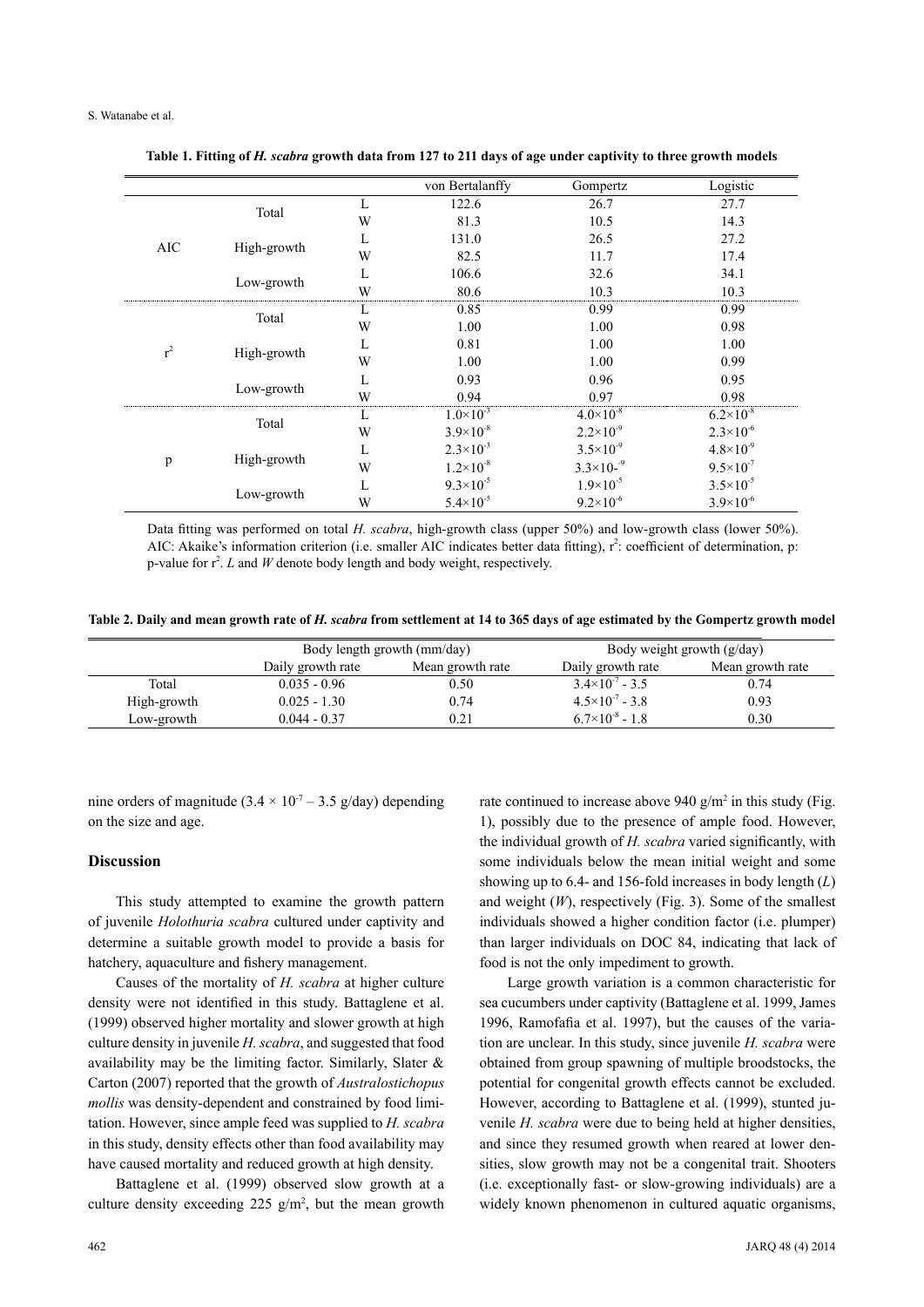and considered primarily attributable to the advantage of larger individuals in feeding competitions (Nakamura & Kasahara 1955, Yamaguchi 1962, Magnuson 1962, Umino et al. 1994), although it is unknown whether larger body size is a competitive advantage in the detrital feeding of sedentary *H. scabra*. There is a need to further elucidate the causes of growth variation to improve the production efficiency of *H. scabra*.

Most growth data of *H. scabra* to date are limited to certain culture periods, and only the mean growth rates over the entire culture period are reported (Battaglene et al. 1999, Hamel et al. 2001, Agudo 2006, Duy 2010). Purcell & Kirby (2006) estimated the size-specific growth rate of *H. scabra* based on the modified von Bertalanffy growth model (Mc-Namara & Johnson 1995), but did not confirm its applicability to *H. scabra*. Although the von Bertalanffy model is the most common for fisheries science, it showed the poorest fit to *H. scabra* growth in *L* and *W*, and its extrapolation up to 365 days of age greatly underestimated *L* compared to previously reported values (Fig. 4). Conversely, the Gompertz and logistic models, s-shaped curves often used for seaweed and shellfish growth (Akamine 2007), fitted *H. scabra* growth in *L* and *W* very precisely (Gompertz showed slightly better fit) for all three growth classes studied, and seemed to produce comparably reliable size estimates within an interpolated age range up to 211 days of age. However, since the logistic model overestimated *W* excessively at 365 days, even in the low-growth class, the Gompertz model was considered the best to express *H. scabra* growth. Further studies under different culturing conditions, particularly in the wild, should be carried out for confirmation.

Since the constants for the Gompertz model  $(L_\infty, C)$ and *k*) are supposed to have different values depending on the environment, constants must be determined for each environment. While it is possible to precisely determine relationships between age and size under artificial culture, it is difficult to obtain size-at-age data for wild *H. scabra* populations. Sea cucumbers lack age characters, such as otoliths in teleost fishes, and it is also difficult to determine age from cohort analysis. Shelley (1985) estimated the growth rate of wild adult *H. scabra* at 0.5 cm/month (14 g/month) based on monthly size/frequency distributions in Papua New Guinea but stated that the monthly modal progression was not clear enough to encourage further analysis. Although releaserecapture of *H. scabra* with spicule staining technique is useful for studying size-at-age data, the stain can last only about 1 year (Purcell et al. 2006, Purcell & Simutoga 2008). Shrinkage (Uthicke et al. 2004) can also complicate matters. *H. scabra* attain initial maturity at 183 g (Conand 1990, some *H. scabra* spawned at 50 g of weight at SEFDEC/AQD), and gametogenesis uses stored nutrients in the body wall; resulting in body weight loss during reproduction (Morgan 2000), which also results in body length loss for *H. scabra*. Poor

nutritional condition also causes body shrinkage (Watanabe et al. 2012b) although it should be avoided under aquaculture conditions. Since *H. scabra* did not attain maturity in this study, the effects of maturation on growth curve fitting must be further examined.

The extremely high individual growth variation in *H. scabra* means growth estimation is inevitably rough and approximate at best. Nevertheless, since age- and size-specific daily growth rates based on the Gompertz model showed a range of two and nine orders of magnitude for *L* and *W*  growth, respectively in one year growth (Fig. 5), using the Gompertz model should considerably facilitate growth rate prediction as compared with linear regression or the mean growth rate. For example, the Gompertz model may be particularly useful to estimate time course size-specific change in nutrient requirements and the metabolic excretion rate of *H. scabra* to design an effective polyculture method with a fed species whose excess feed and feces provide nutrients to *H. scabra* and an inorganic extractive species which is fertilized by ammonia excretion by *H. scabra*.

## **Acknowledgements**

We thank the staff at the sea cucumber hatchery at SEAFDEC/AQD for providing *H. scabra* juveniles and Dr. J. Zarate at SEAFDEC/AQD for English proofreading. This study was funded by the Japan International Research Center for Agricultural Sciences (JIRCAS).

## **References**

- Agudo, N. (2006) Sandfish hatchery techniques. Secretariat of the Pacific Community Noumea, New Caledonia, *http://wwwx. spc.int/coastfish/Reports/Worldfish/Sandfish\_hatch\_tech.pdf*. pp. 44.
- Ahlgren, M. O. (1998) Consumption and assimilation of salmon net pen fouling debris by the red sea cucumber *Parastichopus californicus*: implication for polyculture. *J. World Aquacult. Soc.*, **29**, 133-139.
- Akamine, T. (2007) *Suisan shigen kaiseki no kiso (Basics of fisheries resource analysis)*. Kouseishakouseikaku, Tokyo. pp. 115 [In Japanese].
- Battaglene, S. C. et al. (1999) Survival and growth of cultured juvenile sea cucumber, *Holothuria scabra*. *Aquaculture*, **178**, 293-322.
- Carpenter, K. E. & Niem, V. H. (1998) The living marine resources of the Western Central Pacific, volume 2. Cephalopods, crustaceans, holothurians and sharks. FAO species identification guide for fishery purposes. FAO, Rome. pp. 1396.
- Conand, C. (1990) The fishery resources of Pacific island countries, part 2, Holothurians. FAO Fisheries Technical Paper No. 272.2. FAO, Rome. pp. 143.
- Conand, C. (2004) Present status of world sea cucumber resources and utilization: an international overview. *In* FAO Fisheries Technical Paper 463 Advances in sea cucumber aquaculture and management, eds. Lovatelli, A. et al., United Nations Food and Agriculture Organization, Rome, 13-23.